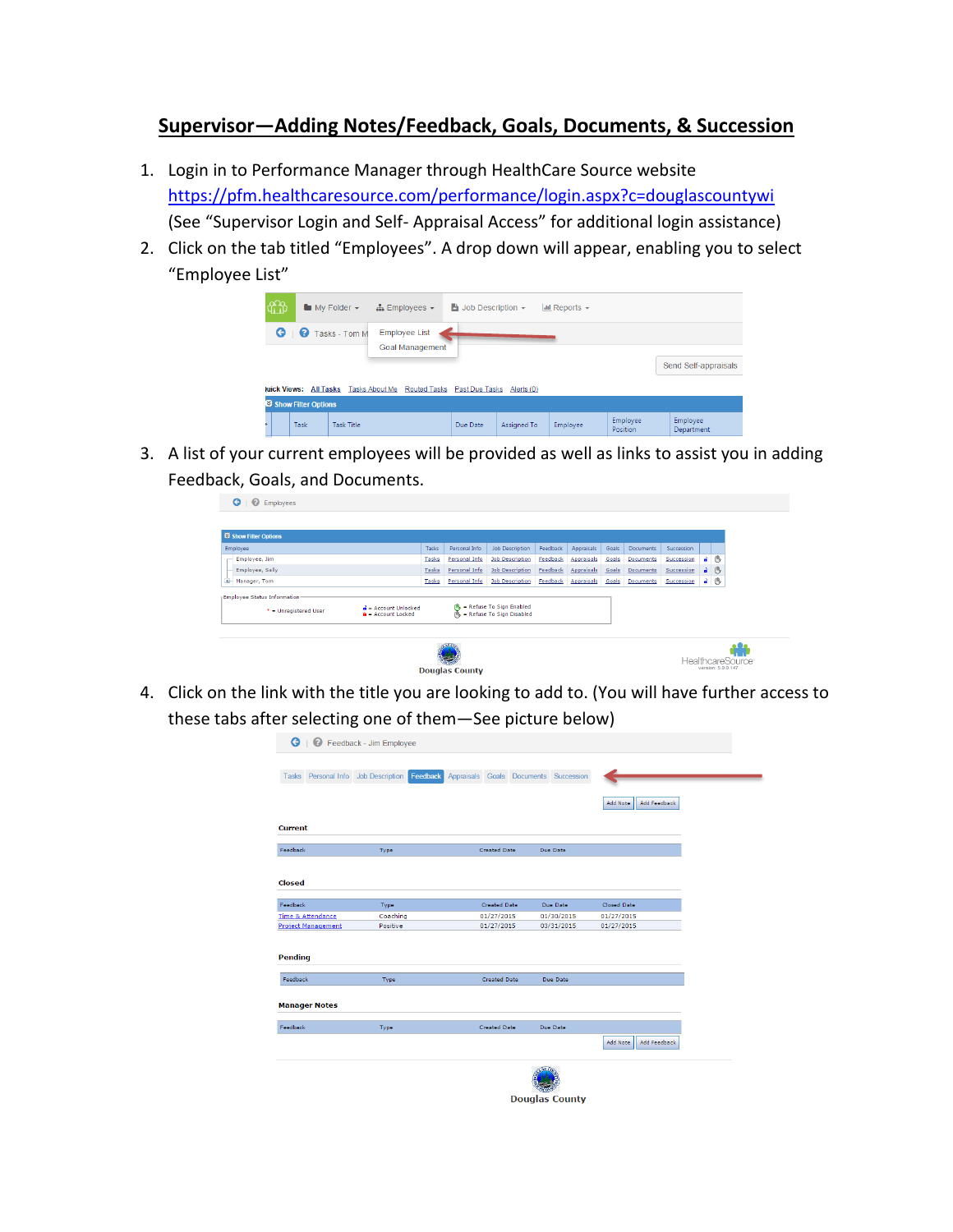### **NOTES/FEEDBACK-----**

- 5. In the "feedback" tab, select "Add Note" if you would like to add information about an employee profile for your personal reference. (This information is **NOT** viewable to employees)
- 6. Select "Add Feedback" if you would like to provide information that **can be seen** by the employee. (This is discoverable information that stays with the Employee!)
	- a. The three types of feedback include
		- i. Positive
		- ii. Coaching
		- iii. Corrective
- 7. Complete the feedback process and select "Send to employee" to allow them to see your comments about the feedback that has been added to their profile.
- 8. Employees will then sign off after reviewing the feedback and it will be saved automatically online in their "feedback folder"

## **GOALS**

9. In the "Goals" tab, you will see any previously created goals as well as be able to add new goals by selecting "Add Development Goal" (see image below)

|      |                               | Tasks Personal Info Job Description Feedback Appraisals Goals                           |  |                     | Documents Succession |                       |                             |         |
|------|-------------------------------|-----------------------------------------------------------------------------------------|--|---------------------|----------------------|-----------------------|-----------------------------|---------|
|      | <b>Development Goals</b>      |                                                                                         |  |                     |                      |                       |                             |         |
|      | + Add Development Goal        |                                                                                         |  |                     |                      |                       |                             |         |
| Name |                               |                                                                                         |  | <b>Created Date</b> | Due Date $\sim$      | <b>Completed Date</b> | <b>Status</b>               | Actions |
|      | <b>Project Completion</b>     |                                                                                         |  | 01/27/2015          | 12/30/2015           | 01/27/2015            | Closed                      | 四       |
|      | <b>Customer Satisfaction</b>  |                                                                                         |  | 01/27/2015          | 02/26/2015           | 01/27/2015            | Closed                      | 四日      |
| G    | 1<br>10<br>$\mathbb{R}$<br>-4 | $\blacktriangleright$ $\blacktriangleright$ $\blacktriangleright$ $\blacktriangleright$ |  |                     |                      |                       | Displaying items 1 - 2 of 2 |         |

10. Complete the goal information and select "Save and Send" to allow employee review. The new goal will have been added to the employee profile.